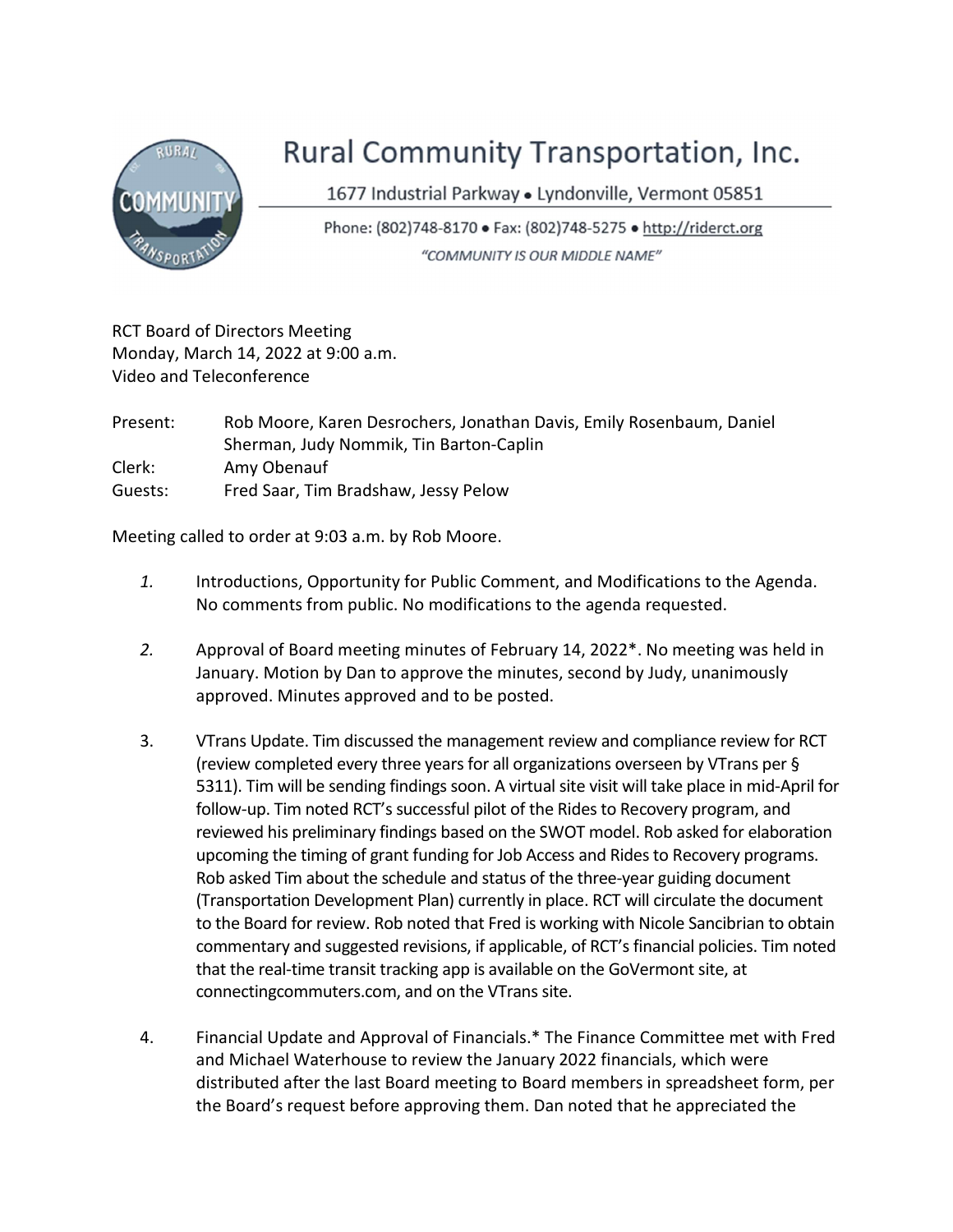additional information. Dan made a motion to approve the financials; Karen seconded the motion. All approved, financials approved by Board.

- 5. Executive Director Update.
	- Fred shared information about the status of the fleet and procurement efforts, including looking into having on-site vehicle maintenance. Dan asked whether a handicap-capable van will be needed to service the new Kingdom Trails route. Fred confirmed this and reviewed potential funding sources.
	- There is now a designated Safety and Training Supervisor.
	- GPS trackers are in the process of being replaced with updated trackers that do not rely on 3G service and that will enhance safety.
	- Several CDL drivers and two call center agents have recently been hired.
	- CODS fees have been increased to have funds collected more closely match cost of the program.
	- RCT is considering a part-time volunteer driver coordinator position to increase participation in the volunteer driver program and marketing.
	- Staff benefits have improved for calendar year 2022, based mainly on renewal of health, dental and vision plans with lower premiums and same or improved benefits under each plan.
	- The FY23 budget with VTrans is a work in progress at this time.

Jonathan asked about whether wireless access on buses is a good use of resources, given the spotty availability of reception in the NEK. Fred indicated several technologies are being considered. Jonathan cautioned that NVU's athletic buses have employed this technology and it does not seem to work well traveling throughout the NEK. Fred noted that it depends upon cellular service.

Karen shared that she is pursuing the possibility of sharing volunteers with other agencies for cross-service purposes. Funding sources and legislative requirements must be considered. Fred suggested that we begin with VPTA as it manages background checks and would be able to share knowledge. Rob noted that the positive would be eliminating the redundancy of background check fees; Fred pointed out that other considerations like cycle timing must be considered.

6. Committee Reports and Updates.

Marketing Committee: Would like to know how they can help RCT staff in terms of marketing activities.

Personnel Committee: Greg Hessel will present the results of the Climate Survey at the April 11, 2022 meeting at 10:00 a.m.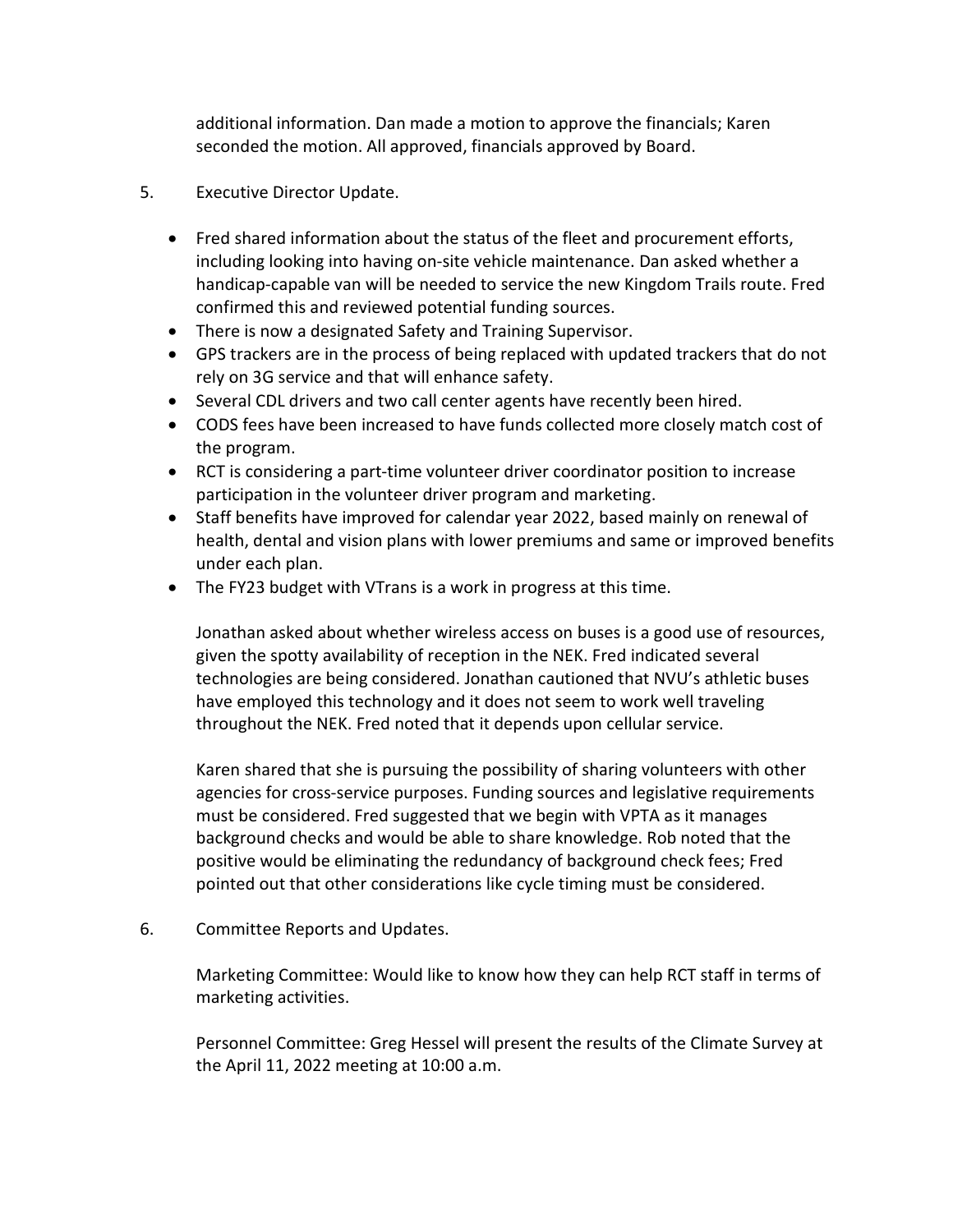Nominating Committee: The Committee has a candidate for an at-large alternate seat in Newport, Carole O'Connell. Judy made a motion to appoint Carole to the board; Emily seconded the motion. Motion passed, Carole appointed to this seat on the Board. Rob noted that one more seat remains to be filled in Essex County. The Committee noted that the by-laws require that officer election is coming up. A vicepresident seat is open and a treasurer seat will soon be open. Emily noted that if someone will fill her secretary position and the treasurer position, she will accept the vice-president position.

Finance Committee: Nothing to present.

- 7. Appointments to Vacant Board Seats.\* Carole O'Connell approved by Nominating Committee.
- 8. Staff and Volunteer Appreciation. The Board discussed the possibility of compensating employees by offering volunteers gas cards, and the benefits and complications that arise. Fred asked for guidance. Emily and Judy suggested a quarterly gas card instead of monthly, so that it is perceived as appreciation instead of a COLA or compensation. Emily noted the Board needs more time to look into the implications of giving out gift cards, with input from Fred and Larry Lindquist. Judy moved that we should issue something now. Emily recommended that the Personnel Committee take up this issue, and Tin suggested no action at this time. Fred noted that it is a gesture and not effective, given the impact of high gas prices.

Determination of Need for Executive Session per 1 VSA 313(a)(1)\*. Emily moved that there is a need for an executive session to discuss personnel. Judy seconded the motion, all approved. Emily made a motion to go into executive session with Fred remaining briefly. Dan seconded the motion. All approved. Board entered into executive session at 10:25 a.m. Board exited executive session at 10:49 a.m.

Judy made a motion to establish an ad hoc committee for the purpose of conducting a search for an executive director, with the first step being to talk to select management and/or supervisory staff about what they want in their leadership. The committee will consist of Karen, Tin, Rob, and Emily. Dan seconded the motion, motion passed.

Other Business. No other business.

Next Meeting: April 11, 2022 at 9:00 a.m. via ZOOM

Adjourn. Judy made a motion that the meeting be adjourned; Dan seconded the motion. All approved, meeting adjourned at 10:51 a.m.